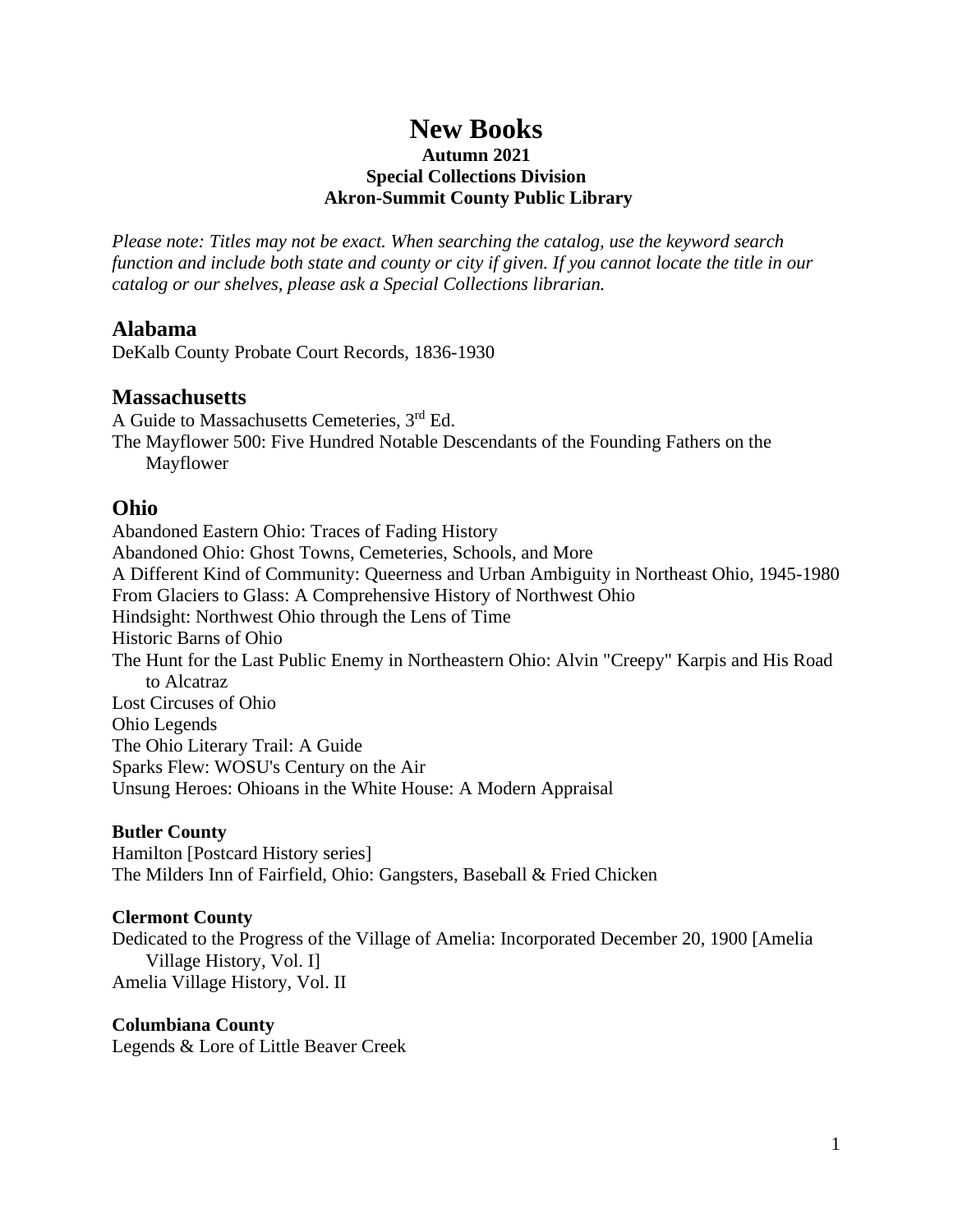### **Cuyahoga County**

Cleveland Calamities: A History of Storm, Fire and Pestilence Historic Movie Theaters of Downtown Cleveland

### **Hamilton County**

Cincinnati Art Museum Cincinnati in the Civil War: The Union's Queen City The Cincinnati Courthouse Riot Cincinnati's Celebrity Criminal Defender: Murder, Motive & the Magical Foss Hopkins Fading Ads of Cincinnati

### **Hardin County**

2016 Kenton Times Obituaries: Every Name Index and Obituary

**Lake County** Hidden History of Lake County, Ohio

### **Mahoning County**

Coal War in the Mahoning Valley: The Origin of Greater Youngstown's Italians Lost Idora Park

**Montgomery County** Hidden History of Dayton, Ohio A History of Peace in Dayton, Ohio

**Morgan County** Marriages in Morgan County, Vols. A-D

### **Pickaway County**

Cemetery Update: West of Scioto River: Update Year 2014

#### **Portage County**

1918 Diary: Robert I. Heighton of Pippin Lake, Franklin Township

#### **Stark County**

St. Jacob Lutheran Church, 1815 to 1990, Jackson Township

#### **Summit County**

Akron [Images of America series] Akron Baptist Temple Homecoming Concert, May 16, 2009 [DVD] Cuyahoga Valley Scenic Railroad [America Through Time series] A History of Akron Gay Life, 1948-2009: 61 Years Out in the City A Gay History Supplement: Reflecting our Lives Hudson [Images of Modern America series] Murder & Mayhem in Norton, Ohio Prohibition in Summit County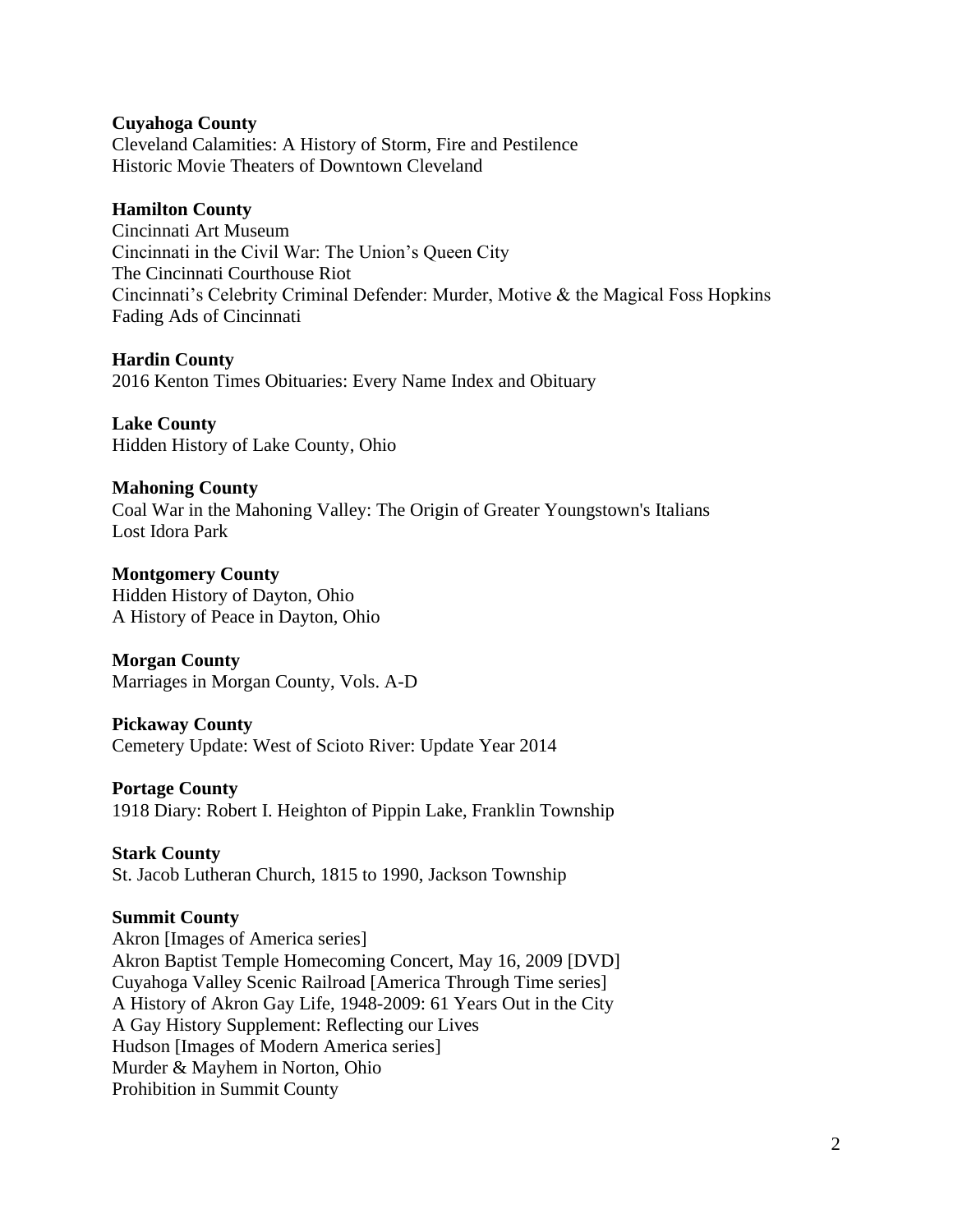### **Vinton County**

Plat Book & Land Atlas, 1987, 1997, 2001, 2004, 2007, 2012

### **Wood County**

Black Swamp Soldiers: Henry Township Men in the Civil War

# **Pennsylvania**

Colonial Records of the Swedish Churches of Pennsylvania, Vols. 1-6B An Ordinary Soldier: Christopher Hite of Bedford, Pennsylvania and the Continental Army Cemeteries of Mann Township, Bedford County, Pennsylvania Cemeteries of West Providence Township, Bedford County, Pennsylvania Unknown graves of Southampton Township, Bedford County, Pennsylvania Annals of the Early Settlements of Somerset County

## **Tennessee**

Sumner County Abstracts of Will books 1-2 (1788-1842) Sumner County Cemetery Records Sumner County Court minutes, 1787-1805 and 1808-1810

# **Vermont**

Early Vermont settlers to 1771, Vol. 2, Northern Windsor County

## **Virginia**

Free Negro Labor and Property Holding in Virginia, 1830-1860 Stafford County, Virginia Marriage References and Family Relationships, 1664-1800

## **West Virginia**

The Monongalia Story: A Bicentennial History Vols. 3 and 5

## **U.S. Records**

Colonial Records of the Upper Potomac Vols. 5-6

# **U.S. Wars**

The Rhode Island Brigade: The New England Convention's Revolutionary War Army, 1776- 1780

# **Family Histories**

Adah Sparhawk Young of Ketchikan, Alaska History of the Kerr family from 1708, Particularly the Descendants of David and Cornelia Kerr Materials for a Genealogy of the Sparhawk Family in New England A Tale of Two Families: A Biographical Genealogy of the Meyers and Sparhawk Families The Brown family of Hinckley & Richfield, Ohio